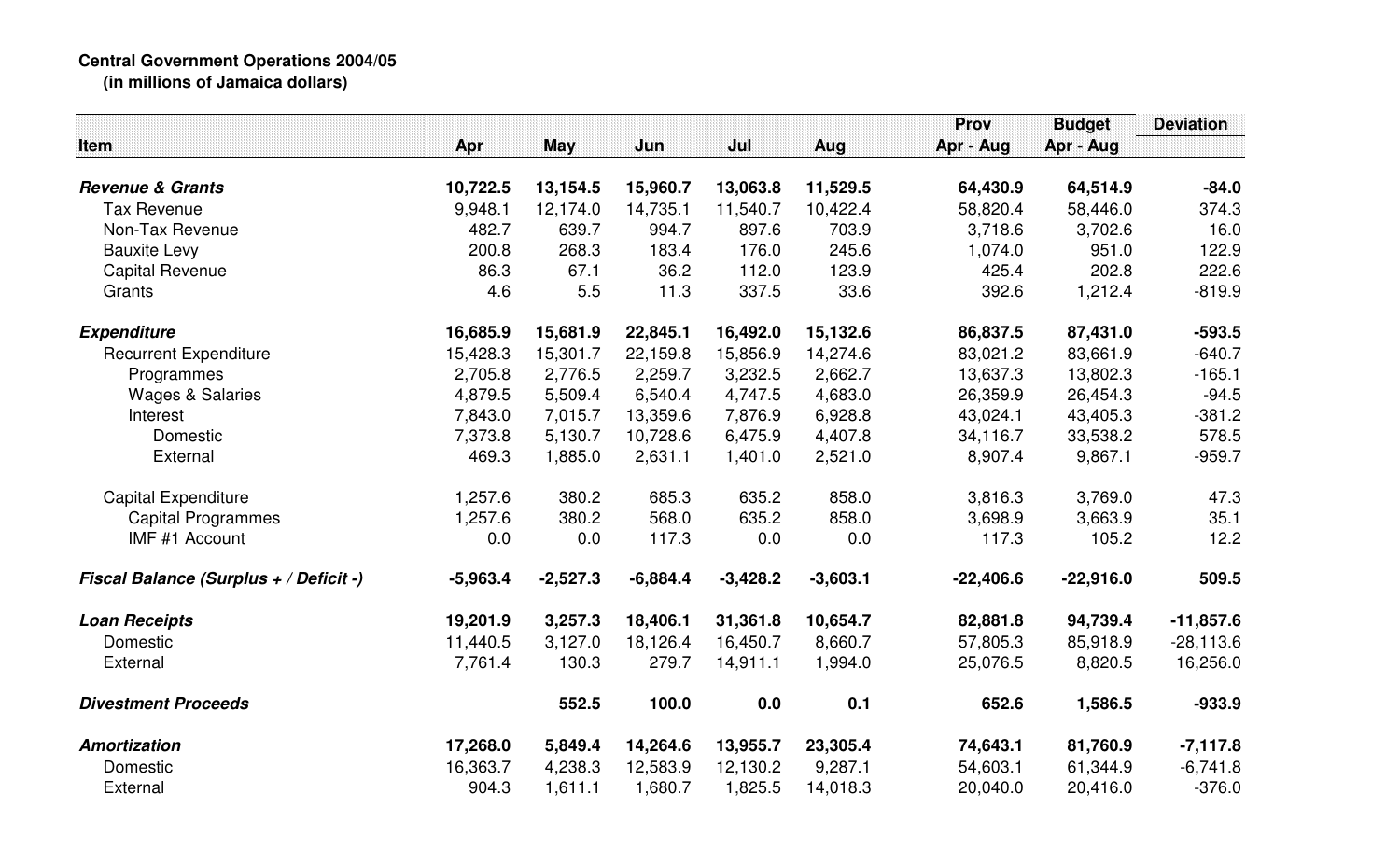| Overall Balance (Surplus + / Deficit -)       | -4.029.5 | $-4,566.9$ | -2,642.8 | 13,977.9 | $-16.253.8$ | $-13,515.2$ | $-8,351.0$ | $-5.164.2$ |
|-----------------------------------------------|----------|------------|----------|----------|-------------|-------------|------------|------------|
| <b>Primary Balance (Surplus +/ Deficit -)</b> | .,879.6  | 4,488.4    | 6,475.2  | 4,448.6  | 3,325.8     | 20,617.5    | 20,489.3   | 128.3      |

Data is provisional. **Sep 30, 2004**

## **Revenue Details 2004/05**

**(in millions of Jamaica dollars)**

| <b>Item</b>                 | Apr      | May      | Jun      | Jul      | Aug      | <b>Prov</b><br>Apr - Aug | <b>Budget</b><br>Apr - Aug | <b>Deviation</b> |
|-----------------------------|----------|----------|----------|----------|----------|--------------------------|----------------------------|------------------|
| <b>Revenue &amp; Grants</b> | 10,722.5 | 13,154.5 | 15,960.7 | 13,063.8 | 11,529.5 | 64,430.9                 | 64,514.9                   | $-84.0$          |
| <b>Tax Revenue</b>          | 9,948.1  | 12,174.0 | 14,735.1 | 11,542.5 | 10,422.4 | 58,820.4                 | 58,446.0                   | 374.3            |
| Income and profits          | 3,575.6  | 5,233.5  | 7,756.2  | 4,344.7  | 3,663.8  | 24,573.7                 | 23,285.7                   | 1,288.1          |
| Bauxite/alumina             | 0.0      | 0.0      | 57.9     | 0.0      | 46.3     | 104.2                    | 732.1                      | $-627.9$         |
| Other companies             | 241.9    | 188.7    | 1,494.4  | 278.6    | 192.7    | 2,396.4                  | 3,553.4                    | $-1,157.1$       |
| <b>PAYE</b>                 | 1,735.9  | 2,563.0  | 4,171.2  | 2,798.9  | 2,466.2  | 13,735.2                 | 11,572.1                   | 2,163.1          |
| Tax on dividend             | 12.9     | 26.1     | 12.3     | 34.6     | 11.8     | 97.8                     | 101.5                      | $-3.7$           |
| Other individuals           | 125.1    | 159.4    | 165.2    | 96.6     | 77.5     | 623.7                    | 746.0                      | $-122.3$         |
| Tax on interest             | ,459.8   | 2,296.3  | 1,855.3  | 1,135.9  | 869.3    | 7,616.5                  | 6,580.6                    | 1,035.9          |
| <b>Environmental Levy</b>   | 0.0      | 0.0      | 0.0      | 0.0      | 0.0      | 0.0                      | 41.0                       | $-41.0$          |
| Production and consumption  | 3,788.7  | 4,129.4  | 3,844.4  | 3,907.4  | 3,398.5  | 19,068.3                 | 19,486.0                   | $-417.7$         |
| <b>SCT</b>                  | 366.3    | 432.1    | 464.1    | 533.8    | 312.5    | 2,108.7                  | 2,974.3                    | $-865.6$         |
| Motor vehicle licenses      | 86.7     | 74.5     | 79.5     | 77.8     | 71.3     | 389.8                    | 535.4                      | $-145.6$         |
| Other licenses              | 41.5     | 11.9     | 7.9      | 8.5      | 5.9      | 75.7                     | 94.1                       | $-18.4$          |